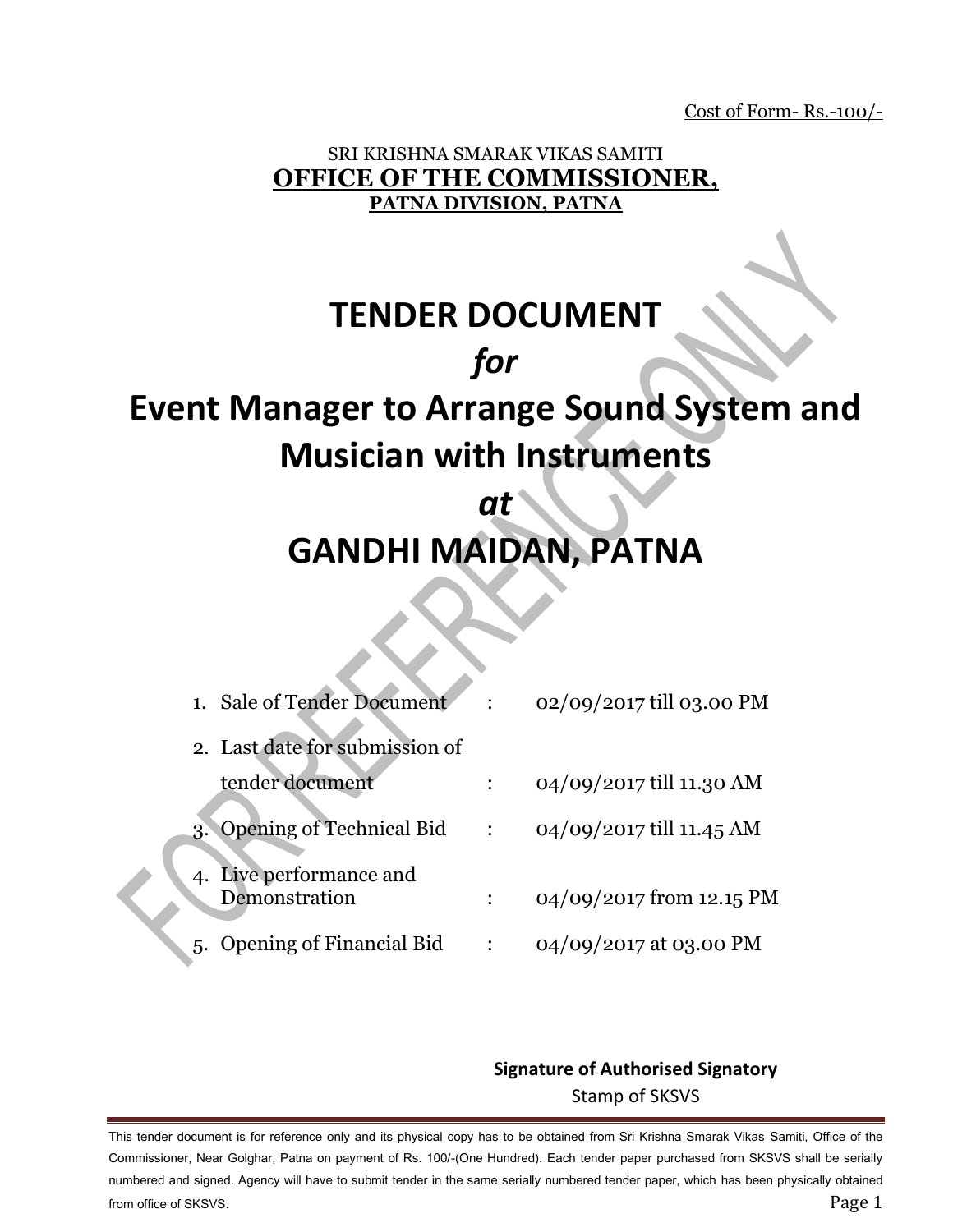#### **1. INTRODUCTION**

Sri Krishna Smarak Vikas Samiti (SKSVS) is a non–profit society registered under the Society Registration Act 21, 1860. It is a body bestowed with authority for management of Gandhi Maidan and Sri Krishna Memorial Hall, Patna.

In view of the huge inflow of people in this historic Gandhi Maidan and current demands, it is proposed to organise Cultural/Musical programs regularly in Gandhi Maidan, preferably on weekends. It is the happening place and is facilitated by various activities like- Portable food court, Portable haat, Gym, Yoga and Karate etc. Along with this SKSVS proposed to organise cultural activities regularly, so that people along with their families can enjoy their weekends in a more useful way.

Sri Krishna Smarak Vikas Samiti (SKSVS) invites Tender for Event Manager to provide Sound System and Musician with Instruments for Cultural Activities which will be organised preferably on weekends in Gandhi Maidan, Patna with the following conditions :-

#### **Timing of cultural activities preferably on weekends should be :-**

| a. Summer (April to October)  | 6.00 PM to 9.00 PM |
|-------------------------------|--------------------|
| b. Winter (November to March) | 5.00 PM to 8.00 PM |

Which can be changed from time to time as per the emergent situation or necessity.

#### **2. ELIGIBILTY CRITERIA**

#### **Tender shall be evaluated in three (3) stages**

- **Only the technical qualified bidder shall be invited for the presentation.**
- **Financial bid of those only agency shall be opened which obtained twenty five (25) marks or more in the presentation.**

#### *I. Technical evaluation of proposal*

- a) Company/Firm/Agency should have experience of organising Musical/Cultural program for any Government/Private organisation, for which any proof should be submitted.
- b) Earnest money of Rs.5,000/- is to be paid along with the technical bid through D.D. in favour of 'Sri Krishna Smarak Vikas Samiti' payable at Patna
- c) Company/ firm/Agency must provide photo copy of Pan Card.

#### *II. Live performance and demonstration*

- a) Agency has to give live performance and demonstration of (musicians) and instruments through proper presentation.
- b) There will be fifty (50) marks for presentation.

This tender document is for reference only and its physical copy has to be obtained from Sri Krishna Smarak Vikas Samiti, Office of the Commissioner, Near Golghar, Patna on payment of Rs. 100/-(One Hundred). Each tender paper purchased from SKSVS shall be serially numbered and signed. Agency will have to submit tender in the same serially numbered tender paper, which has been physically obtained from office of SKSVS. Page 1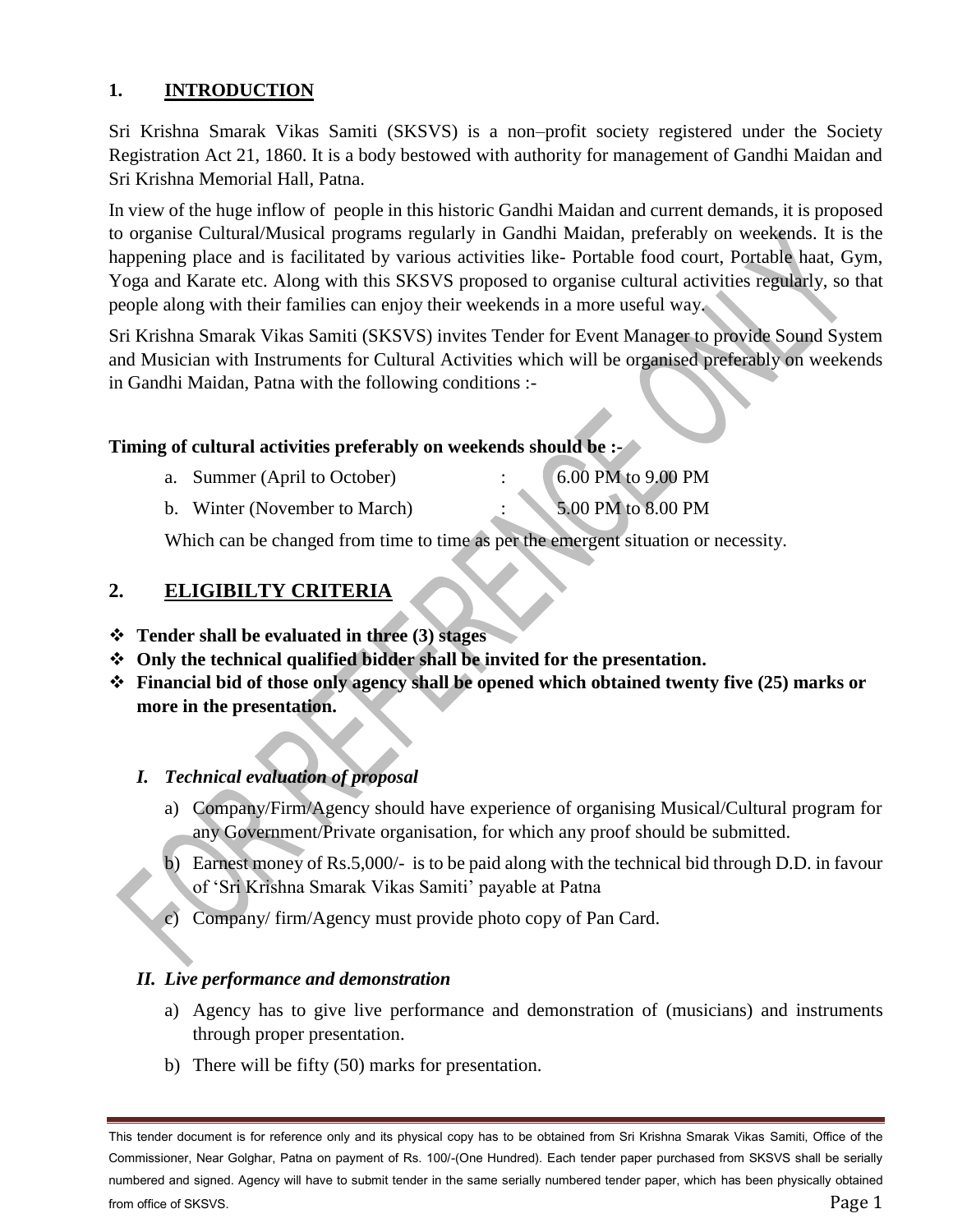#### *III. Financial Bid (Separate sealed envelope)*

- a) The agency shall be selected after fulfilling the terms and conditions of the technical bid and the bidder who offers the lower amount (L1) will be considered.
- b) The bidder must quote the rates inclusive of all Govt. taxes.
- c) No additional freight or any other charges etc. would be payable.

#### **3. REQUIREMENTS**

| A. The following items should be provided by the agency :- |                       |  |                                                    |  |        |
|------------------------------------------------------------|-----------------------|--|----------------------------------------------------|--|--------|
| (i)                                                        | <b>Bass</b>           |  | 18 inch (1000W) Single                             |  | 8 Pcs. |
| (ii)                                                       | <b>Tops</b>           |  | 15 inch (1200W) Dual                               |  | 8 Pcs. |
| (iii)                                                      | <b>Stage Monitor</b>  |  | 15 inch (600W) Single                              |  | 6 Pcs. |
| All speakers with matching amplifier<br>(iv)               |                       |  |                                                    |  |        |
| (v)                                                        | <b>Audio Mixer</b>    |  | 32 Channel – Yamaha                                |  |        |
| (vi)                                                       |                       |  | Audio Processor / Cross Over / Riverb Drive Packet |  |        |
|                                                            | (vii) Cordless Mic    |  | <b>UHF</b> Mic - Sennheiser                        |  | 4 Pcs. |
|                                                            | (viii) Instrument Mic |  | Shure / Sennheiser                                 |  |        |
| $\overline{1}X$                                            | Direct injection box  |  | <b>DIBOX</b>                                       |  | 4 Pcs. |
| (x)                                                        | Drum Kit Mic          |  | Sennheiser                                         |  |        |
|                                                            |                       |  |                                                    |  |        |

#### **B. Hand Musicians with instruments :-**

- (i) Synthesizer
- (ii) Lead Guitar
- (iii) Octapad
- (iv) Dholak
- (v) Drum Set

## **4. Guidelines for scope of work:**

This tender is therefore to provide sound system and musical instruments with their musicians. The Bidders are expected to supply the selected sound system and musical instruments in the desired qualities. Agency must provide specific items by brands and sizes where those are specified items by brands and sizes where these are specified. Wherever the sizes are not spefied agency should provide the standard sizes. Where brands are not specified in the document. Agency should indicate the brands, they will offer as part of their submissions. It should be noted that in all cases the instruments should be robust, sturdy durable and area of a high quality.

This tender document is for reference only and its physical copy has to be obtained from Sri Krishna Smarak Vikas Samiti, Office of the Commissioner, Near Golghar, Patna on payment of Rs. 100/-(One Hundred). Each tender paper purchased from SKSVS shall be serially numbered and signed. Agency will have to submit tender in the same serially numbered tender paper, which has been physically obtained from office of SKSVS. Page 2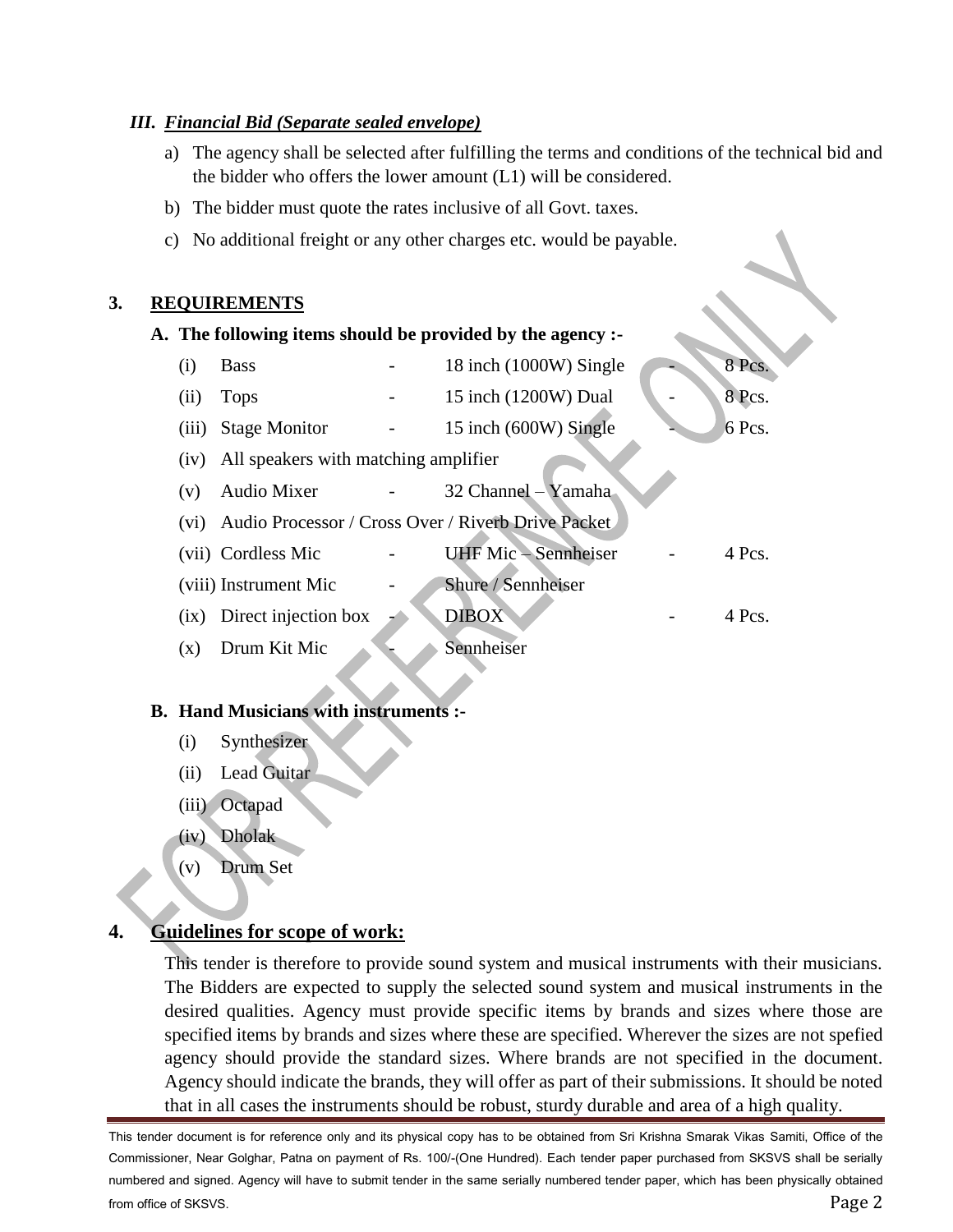- (i) The agency should get ready with all their equipments and musicians, 1 (one) hour before the commencement of the cultural program.
- (ii) In case of any emergency, the agency should have proper backup of its equipments and musicians as well.
- (iii) The Agency will be responsible for upkeep and maintenance of their equipments.

#### **5. DECLARATION OF SUCCESSFUL BIDDER**

Upon acceptance of the Proposal of the tenderer financially qualified with or without negotiations, SKSVS shall declare the tenderer as the Successful Bidder.

#### **6. NOTIFICATION**

SKSVS will notify the Successful Bidder by a Letter of Award (LOA) that its Proposal has been accepted.

#### **7. RIGHT TO ACCEPT OR REJECT PROPOSAL**

- (i) SKSVS reserves the right to accept or reject any or all of the Proposals without assigning any reason.
- (ii) SKSVS reserves the right to invite revised Proposals from Bidders with or without amendment of the Tender Document at any stage, without liability or any obligation for such invitation and without assigning any reason.
- (iii)SKSVS reserves the right to verify the claims made by the Bidders and to carry out the capability assessment of the Bidders and the SKSVS decision shall be final in this regard. SKSVS may, in its absolute discretion, waive any of the conditions and/or requirements in the EOI in respect of any or all of the bidders.

## **8. OVERALL MANAGEMENT**

- (i) The Agency must employ adult and efficient labour/ Staff only. Employment of child labour will lead to the termination of the contract. The successful bidder shall engage only such workers, whose antecedents have been thoroughly verified including character and other formalities.
- (ii) The agency shall ensure that all the workforce deployed should be in proper uniform while on duty.

This tender document is for reference only and its physical copy has to be obtained from Sri Krishna Smarak Vikas Samiti, Office of the Commissioner, Near Golghar, Patna on payment of Rs. 100/-(One Hundred). Each tender paper purchased from SKSVS shall be serially numbered and signed. Agency will have to submit tender in the same serially numbered tender paper, which has been physically obtained from office of SKSVS. Page 3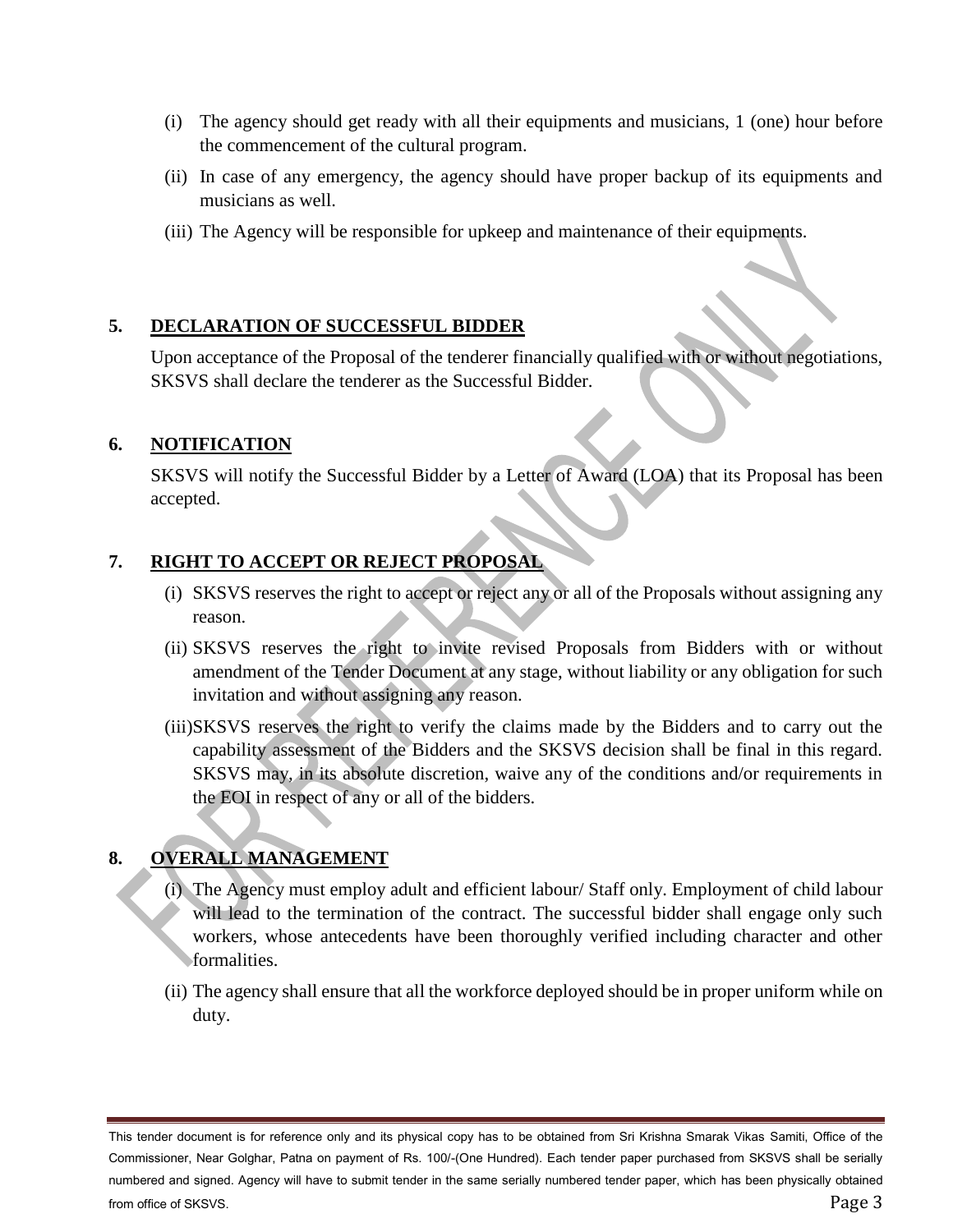#### **9. TERMS AND CONDITIONS**

- 1. This tender is valid for 11 months. The agreement will be made and executed for 11 months only commencing from the date of this agreement may be further extended upto 2 (two) years at the sole discretion of S.K.S.V.S and subject to the satisfactory performance of service of the Event Manager and proper fulfillment of all the terms and conditions and subject to decision of SKSVS.
- 2. The successful Agency shall give bank guarantee/DD from the Nationalized bank located in Patna of Rupees One Lakh (1,00,000/-) as security, which shall be valid for 1 (one) year and shall be returned to the Agency after the expiry/termination of the allotment period.
- 3. In case of any emergency, the agency should have proper backup of its equipments and musicians as well.
- 4. Proper dress code should be maintained by all musicians. They should also have their ID Card.
- 5. The Agency will be responsible for upkeep and maintenance of their equipments.
- 6. The SKSVS reserves the right to cancel allotment at any point of time after giving fifteen (15) days written notice to the Agency and also the right to inspect and control the development and operational work undertaken by the Agency at all times and the Agency shall obey the orders and directions issued by the SKSVS.
- 7. The agency has to provide its GST registration paper on or before 30 days of receiving the Letter of Award (LOA) from the SKSVS.

Agency agreeing the above terms and conditions, satisfying the above eligibility conditions and interested in running the above activities should give the **financial bid** with their agency profile.

This tender document is for reference only and its physical copy has to be obtained from Sri Krishna Smarak Vikas Samiti, Office of the Commissioner, Near Golghar, Patna on payment of Rs. 100/-(One Hundred). Each tender paper purchased from SKSVS shall be serially numbered and signed. Agency will have to submit tender in the same serially numbered tender paper, which has been physically obtained from office of SKSVS. Page 4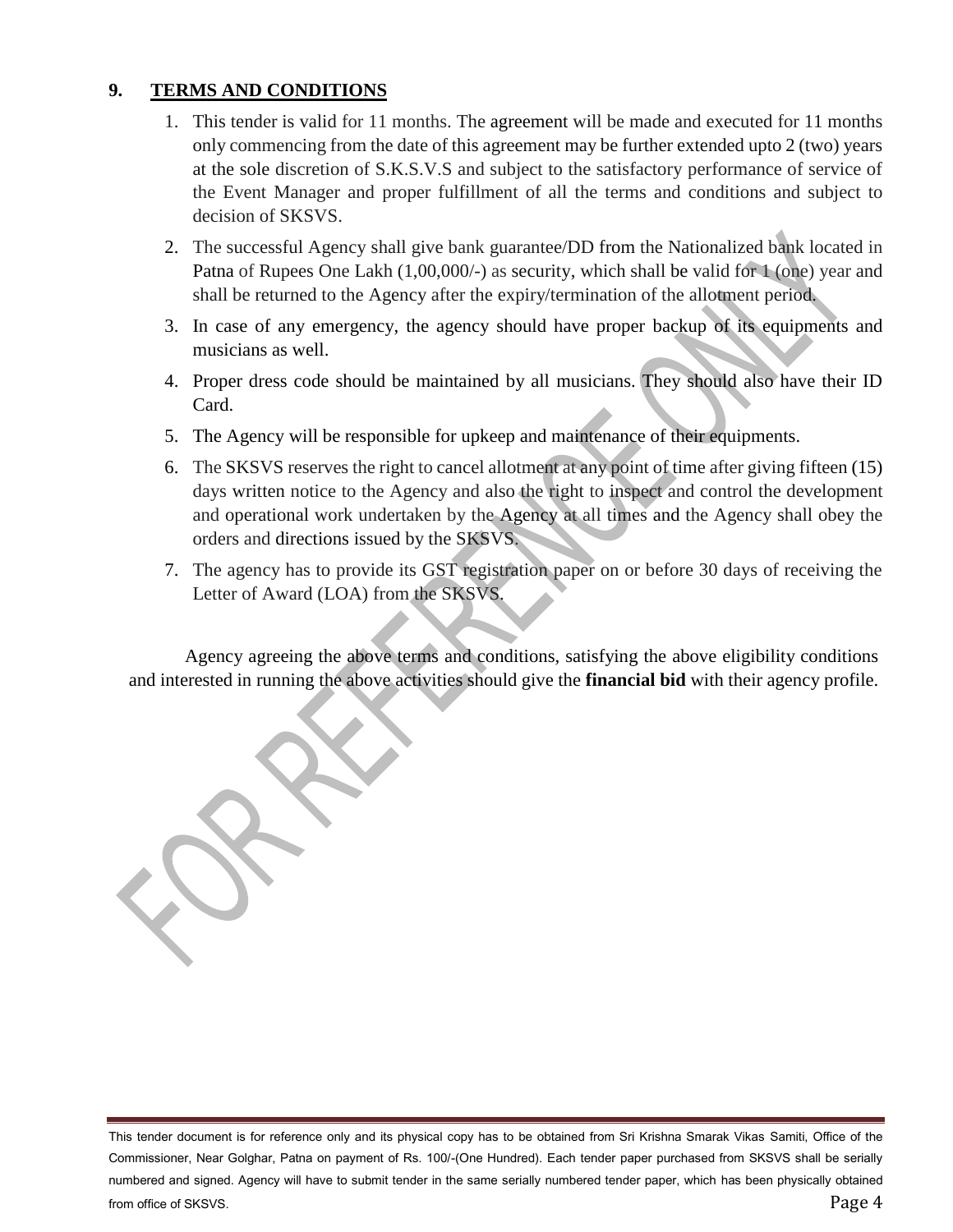## **Technical Bid**

#### **Particulars of the Company/ Firm/ Agency (Please submit along with documentary evidence)**

A bidder shall submit Technical Bid and Financial Bid in separate sealed envelopes contained in another envelope containing both the Financial and Technical Bid. A bidder shall not submit more than one bid.

| S.No. | <b>Particulars</b>                                                                                                                     |                      |
|-------|----------------------------------------------------------------------------------------------------------------------------------------|----------------------|
| 01    | Name of the Company/Firm/<br>Agency                                                                                                    |                      |
| 02    | Address of the<br>Name<br>and<br>Proprietor/Partners/Directors of<br>the Company.                                                      | (i)<br>(ii)<br>(iii) |
| 03    | Registered Office Address and<br>Telephone / Mobile Number &<br>Email address.<br>Local Contact Address/<br>Telephone / Mobile Number. |                      |
| 04    | Photo copy of Pan Card                                                                                                                 |                      |
| 05    | <b>Experience of organising Musical/</b><br>Cultural program for any Govt./<br>Private organisation.                                   |                      |
| 06    | EMD of Rs. 5,000/- (five<br>thousand)                                                                                                  |                      |

## **Signature of the applicant with Seal**

This tender document is for reference only and its physical copy has to be obtained from Sri Krishna Smarak Vikas Samiti, Office of the Commissioner, Near Golghar, Patna on payment of Rs. 100/-(One Hundred). Each tender paper purchased from SKSVS shall be serially numbered and signed. Agency will have to submit tender in the same serially numbered tender paper, which has been physically obtained from office of SKSVS. Page 5